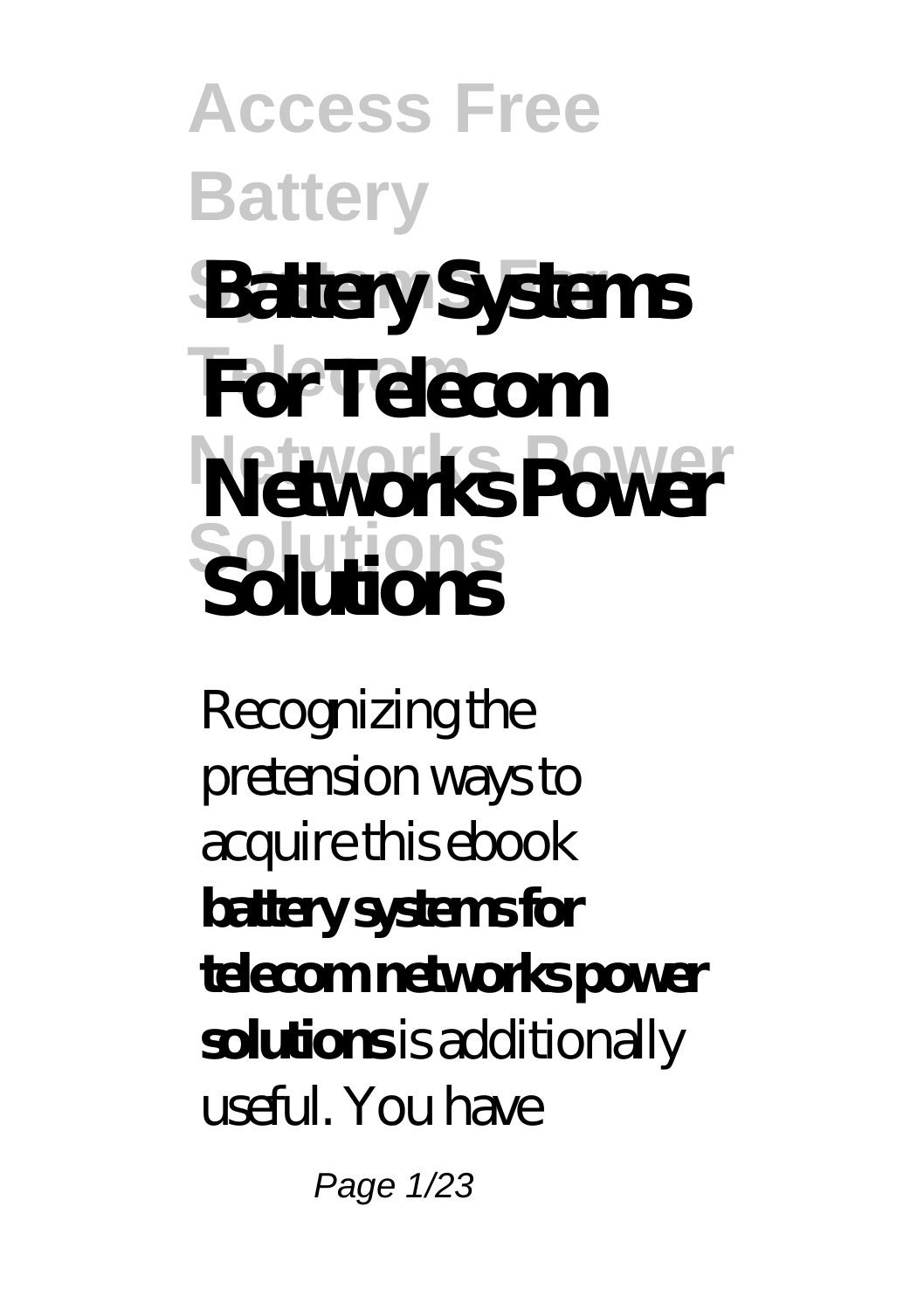remained in right site to **Tegin getung unsident**<br>acquire the battery systems for telecom<sup>Wer</sup> networks power begin getting this info. solutions member that we give here and check out the link.

You could purchase guide battery systems for telecom networks power solutions or get it as soon as feasible. You could Page 2/23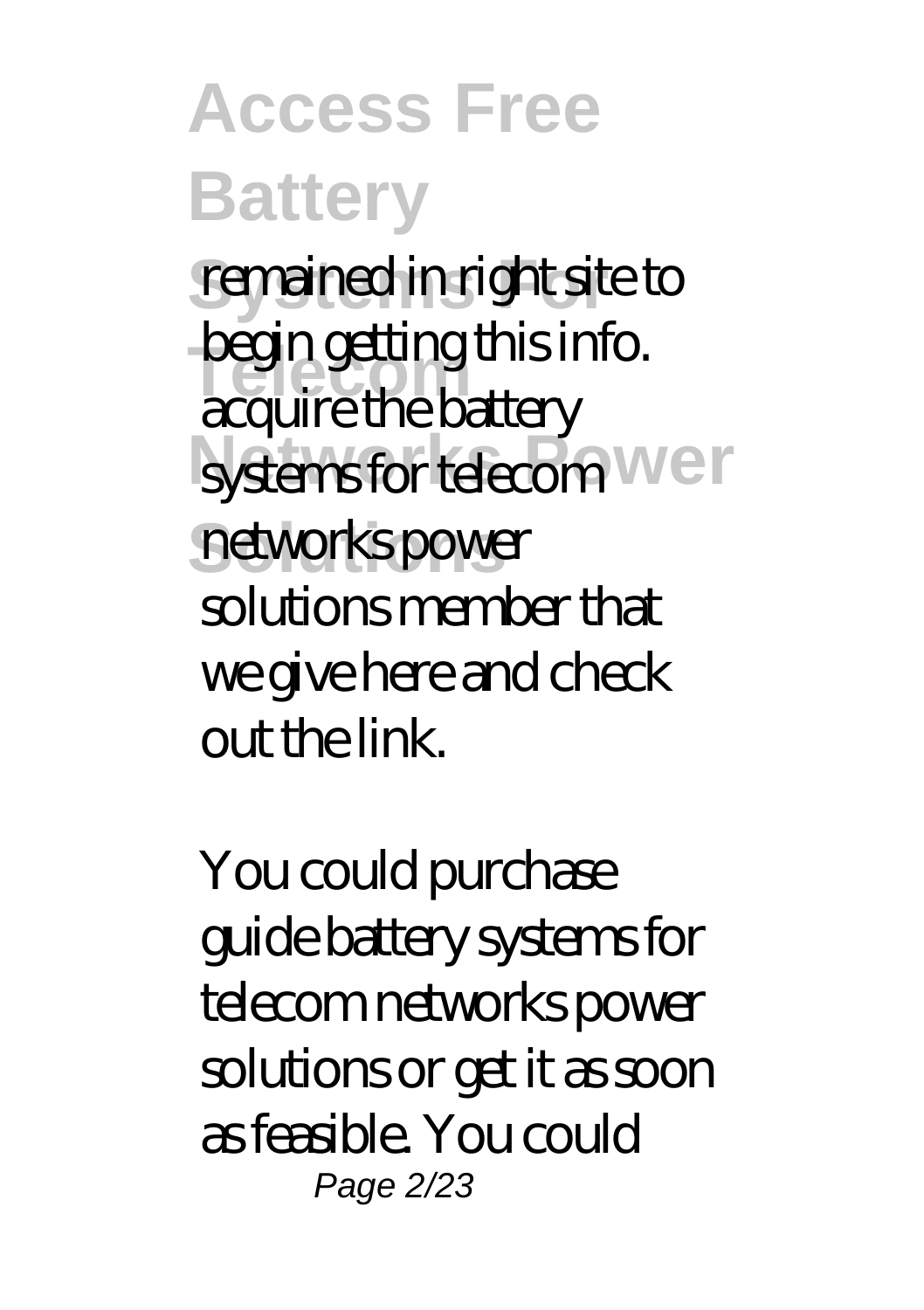**Access Free Battery** quickly download this **Telecom** telecom networks power solutions after getting deal. So, gone you battery systems for require the books swiftly, you can straight get it. It's hence agreed simple and consequently fats, isn't it? You have to favor to in this make public

Battery Systems For Telecom Networks Page 3/23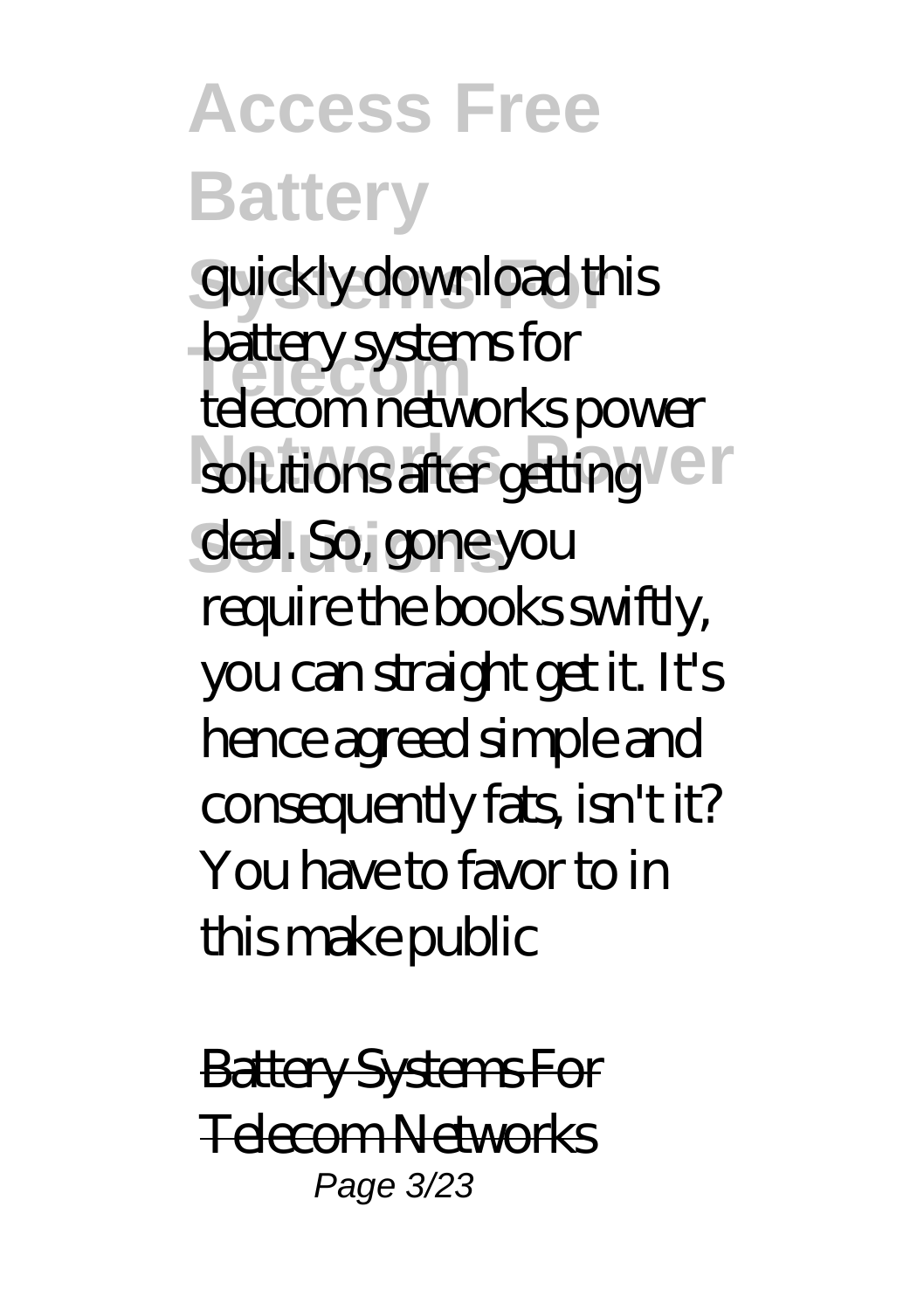**Access Free Battery** The UK'<sub>n</sub> sfirst grid-**Telecom** system connected to the grid has been activated as part of the Energy scale battery storage Superhub Oxford (ESO) project.

Switch on for grid-scale battery storage system The UK's first gridscale battery storage system directly connected to the Page 4/23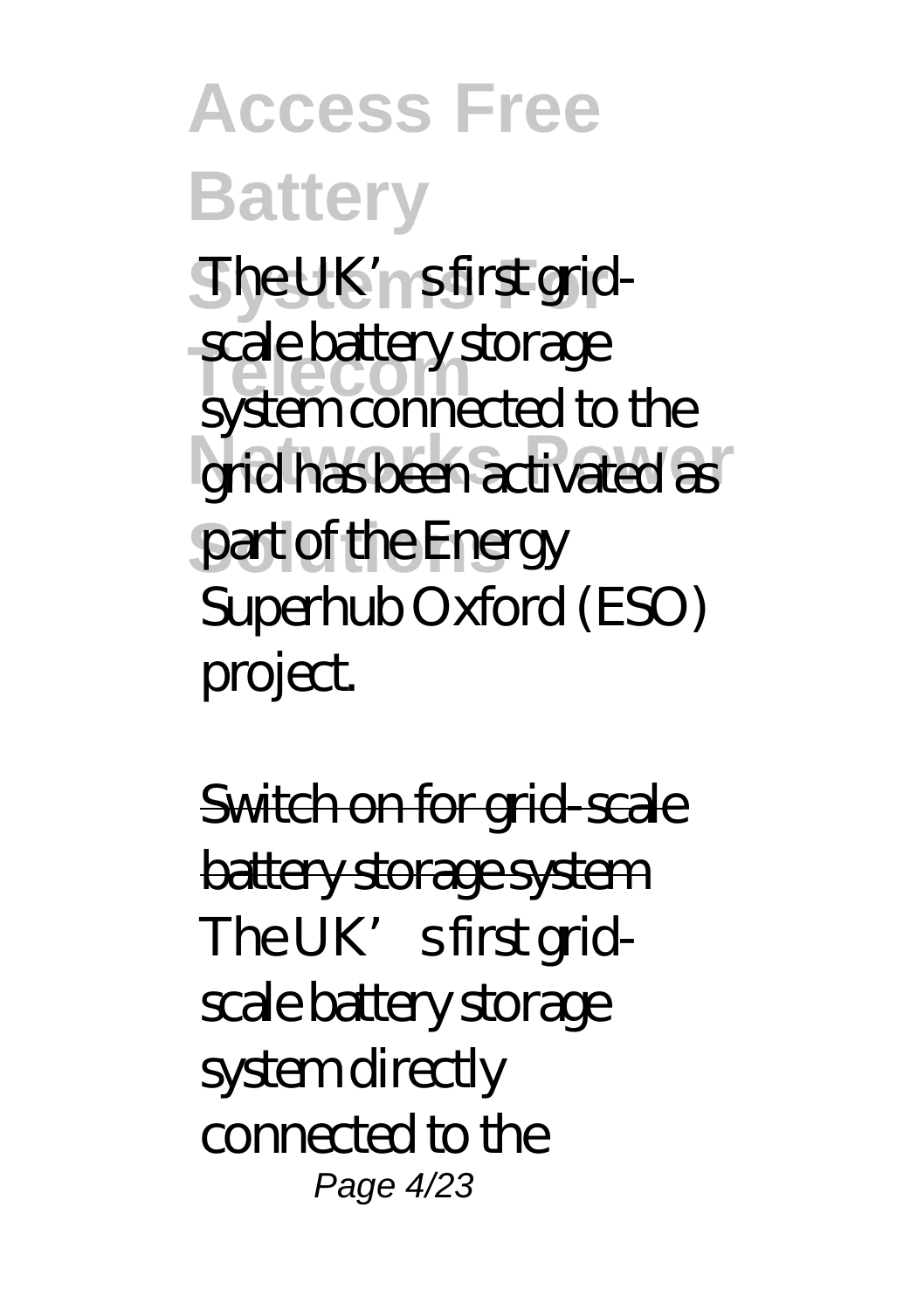electricity transmission **Telecom** activated today (23 June) in Oxford<sup>ks</sup> Power **Solutions** network has been

Battery storage system is connected to the transmission grid Advanced Battery Energy Storage System Market Opportunities, Size, Share, Emerging Trends, Technological Innovation, Forecasts & Page 5/23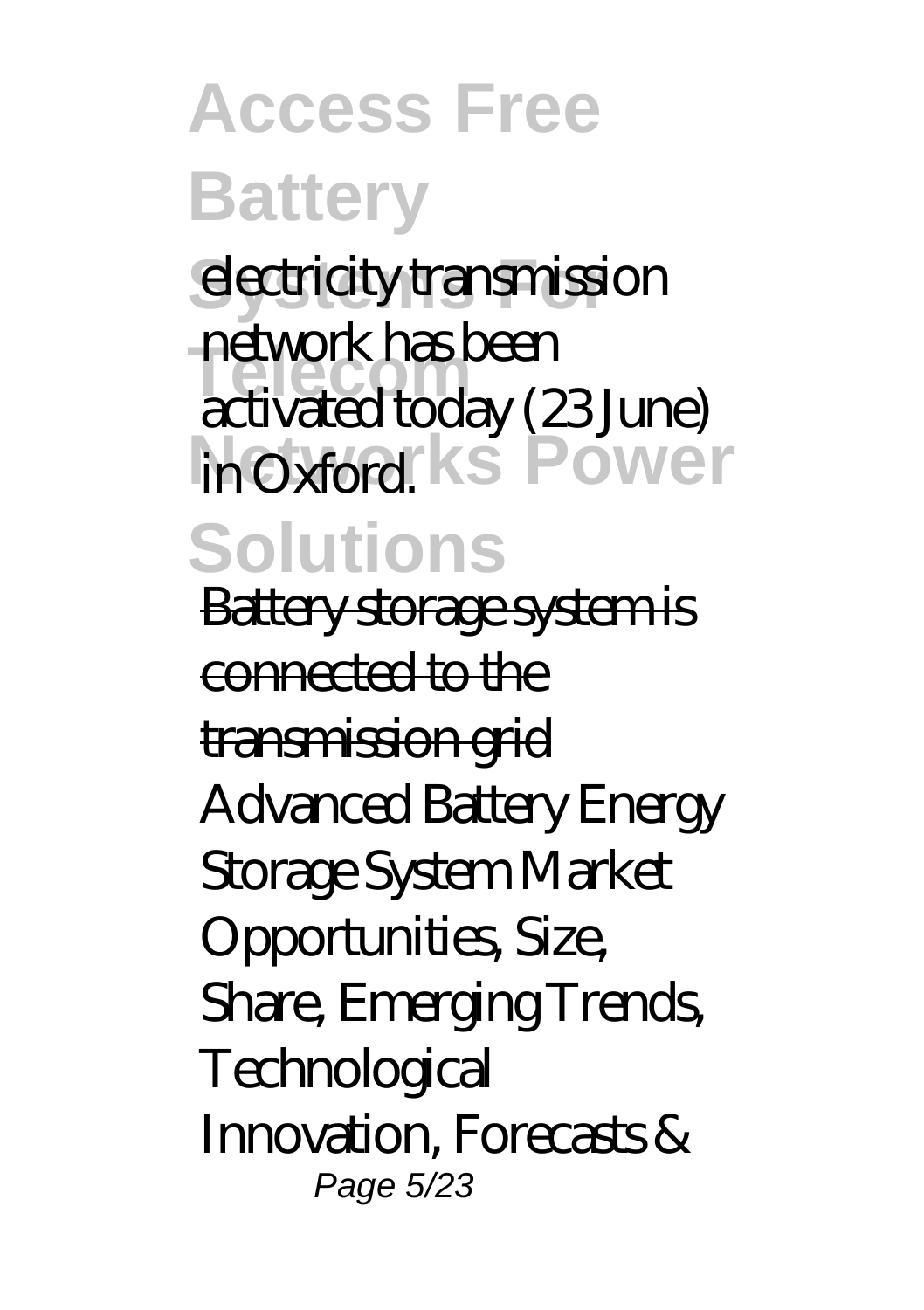**Systems For** Regional Analysis (Latin **Telecom** America, Asia Pacific, **Europeorks Power Solutions** America, North

Advanced Battery Energy

Storage System Market

Size, Growth | Report

 $12027$ 

Technavio has been monitoring the UPS battery market and it is poised to grow by USD 3.25 billion during Page 6/23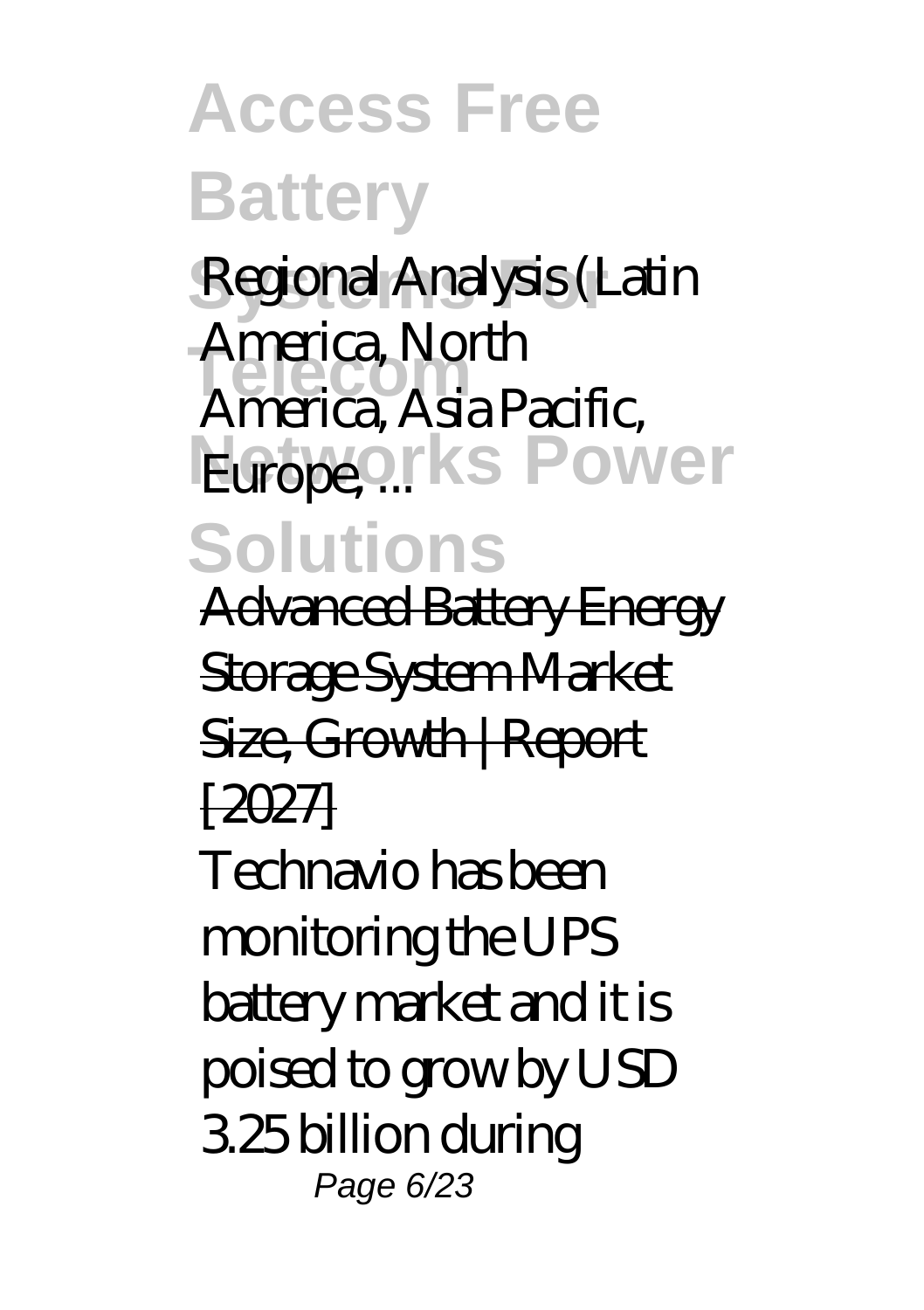**Access Free Battery Systems For** 2020-2024, progressing at **Telecom** during the forecast period. The report offers anup... ons a CAGR of over 8%

UPS Battery Market to grow by \$ 3.25 Billion during 2020-2024 | Rise of green telecom towers to emerge as major trend | Technavio Selbyville, Delaware, According to a research Page 7/23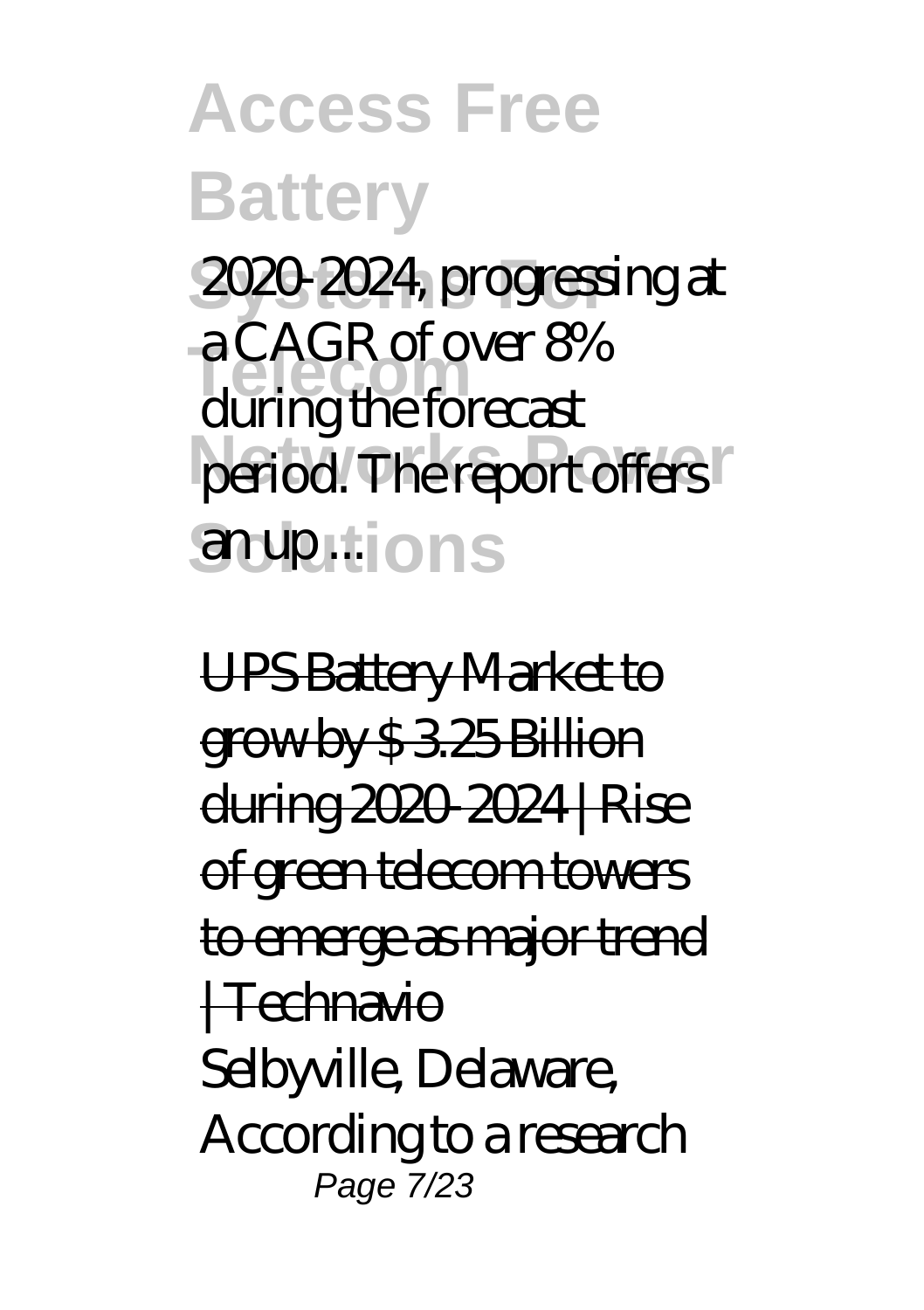#### **Access Free Battery** report titled 'Global **Telecom** Battery Type, By Technology, By rolling Stock, by Application, by Train Battery Market by Advance Train and Regional Forecasting ...

Train Battery Market Size valuation to reach USD 215.1 million by 2027 Instead, today's VoIP and fiber systems typically provide up to Page 8/23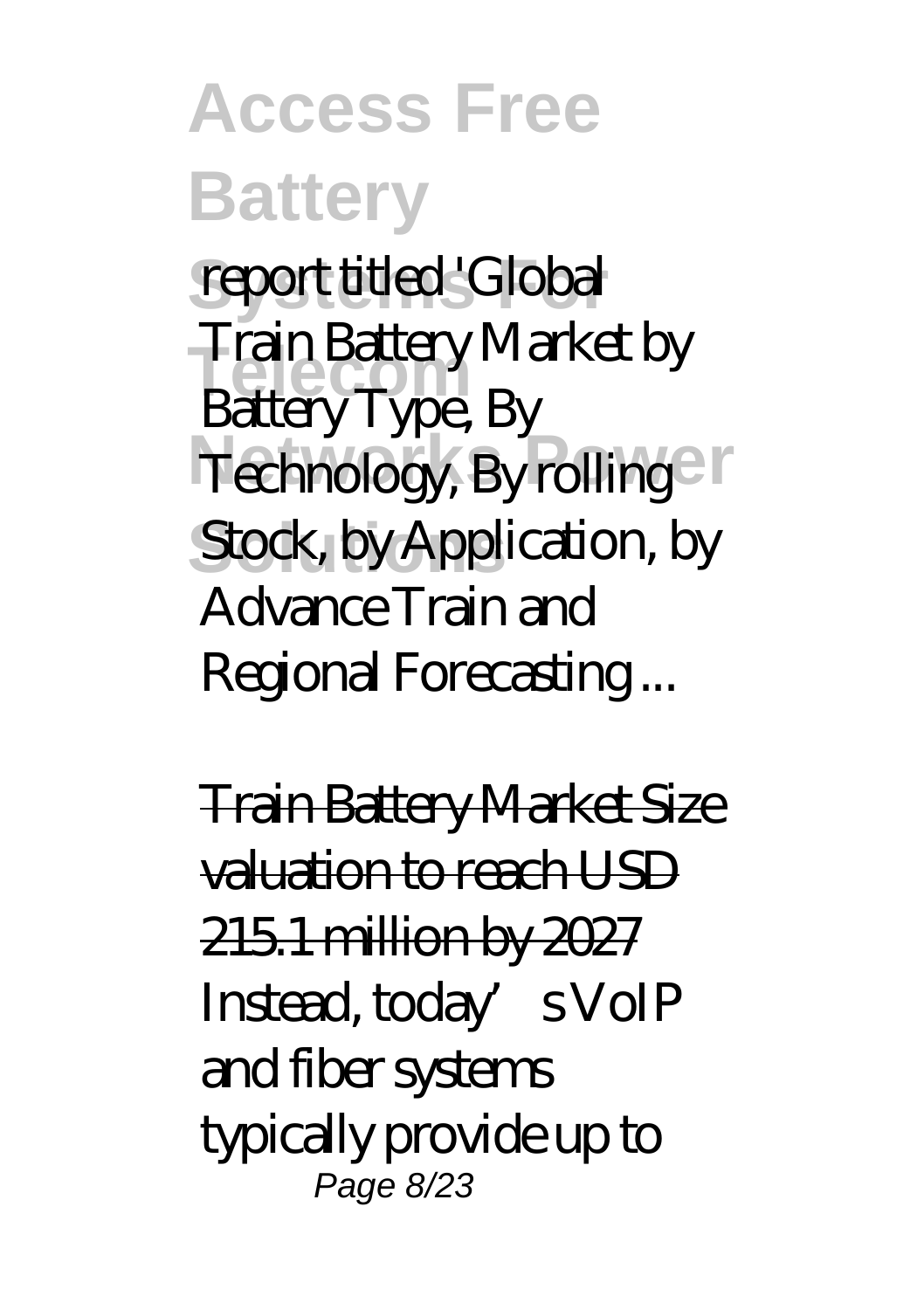eight hours of standby **Telecome Service, and then only in**<br>
they' re equipped with an in-home battery Wer backup. Otherwise, the service, and then only if phones go dead.

Surprise! Your high-tech home phone system could go dead in an emergency Scientists at Tokyo Institute of Technology (Tokyo Tech) have Page 9/23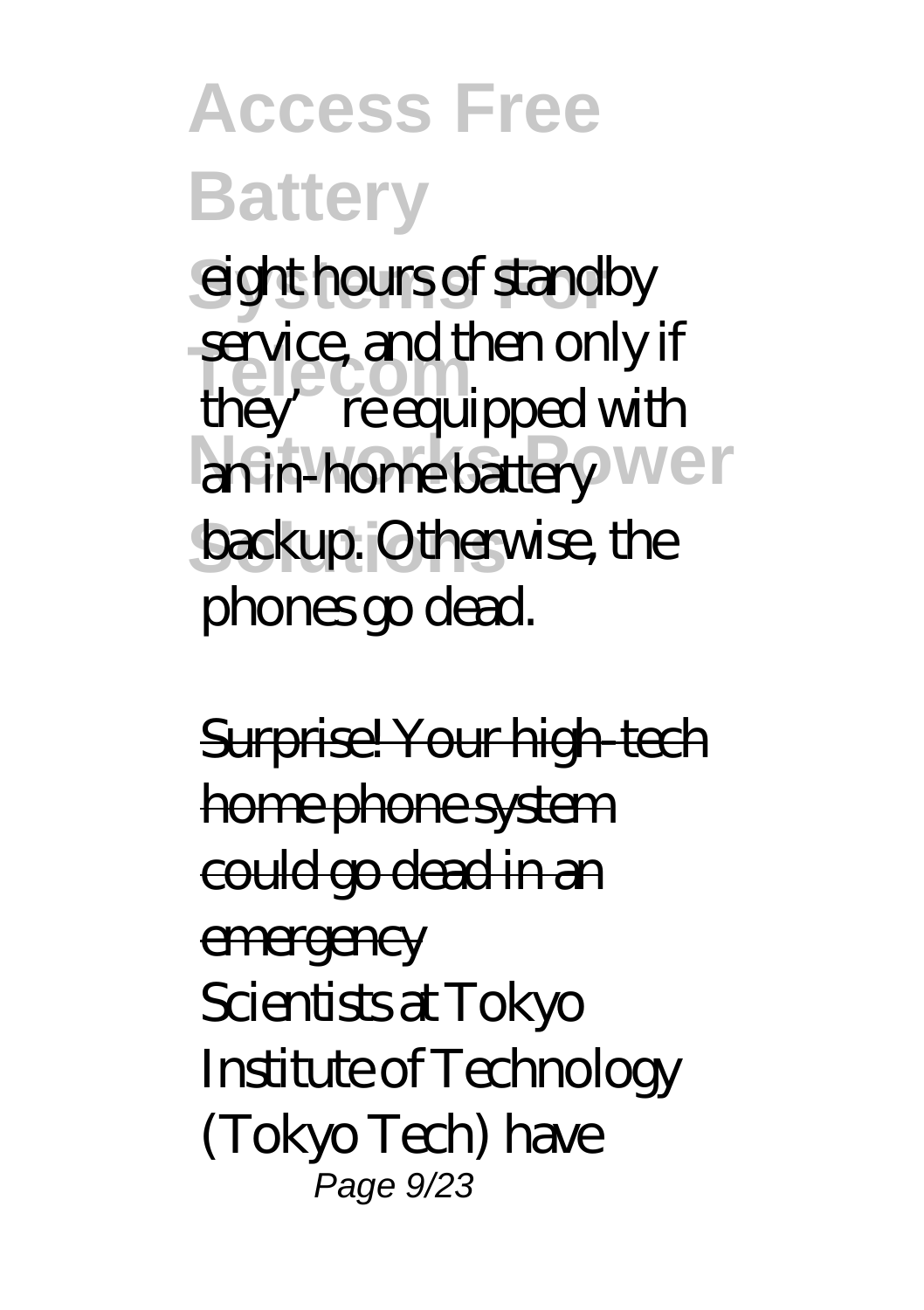developed a wirelessly **Telecom** for 5G systems. The proposed battery-free<sup>1</sup> communication is powered relay network desigend to address the ...

Tokyo Tech develops wirelessly powered relay network for 5G systems Foxconn®, the world's largest electronics manufacturer, and Gogoro®, a technology Page 10/23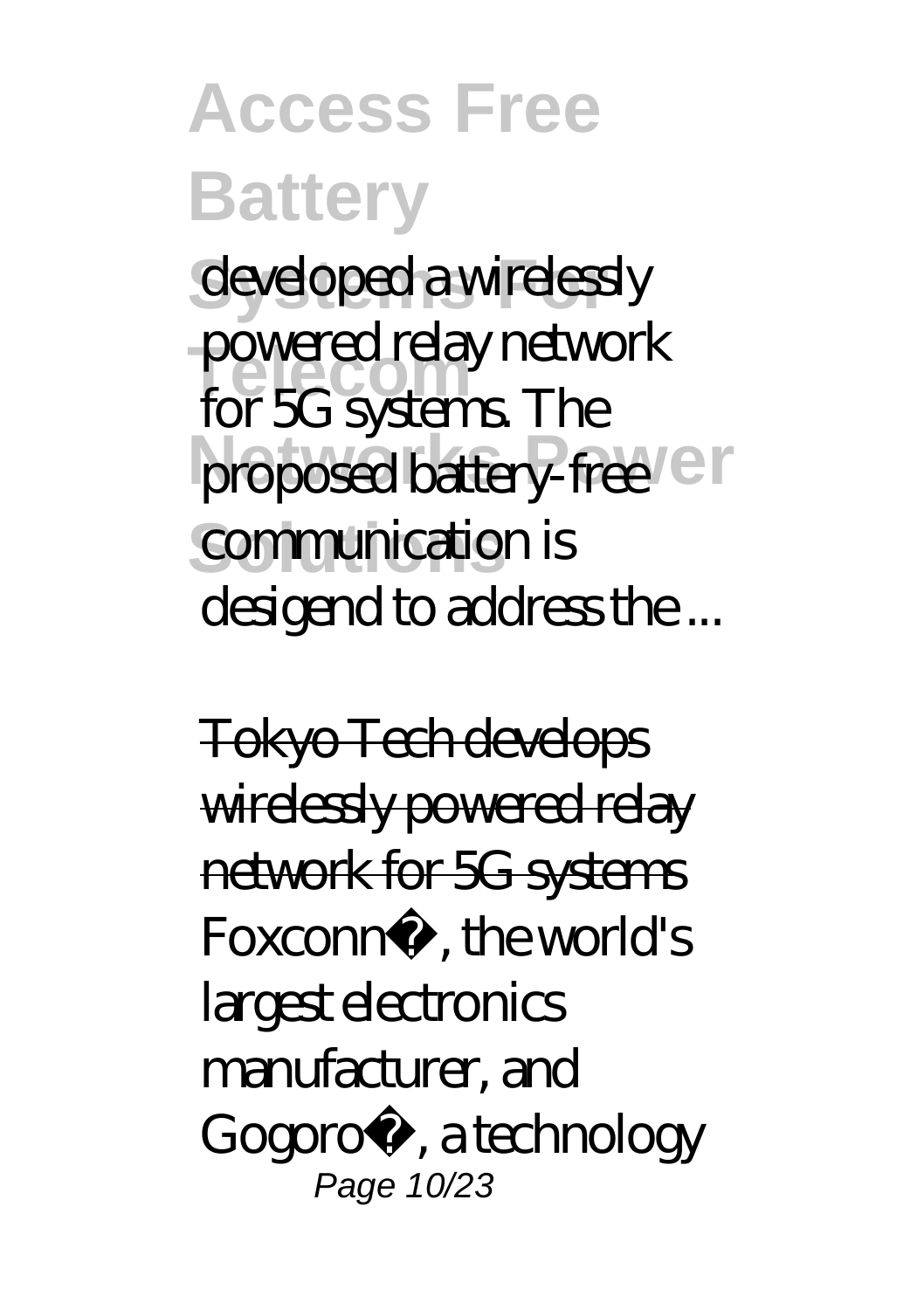leader that is accelerating **Telecom** urban mobility, today announced they had **We**r signed a Memorandum the shift to sustainable  $\alpha$ f

Foxconn And Gogoro Announce Strategic Partnership To Accelerate The Expansion Of Gogoro's Battery Swapping System And Smartscooters Page 11/23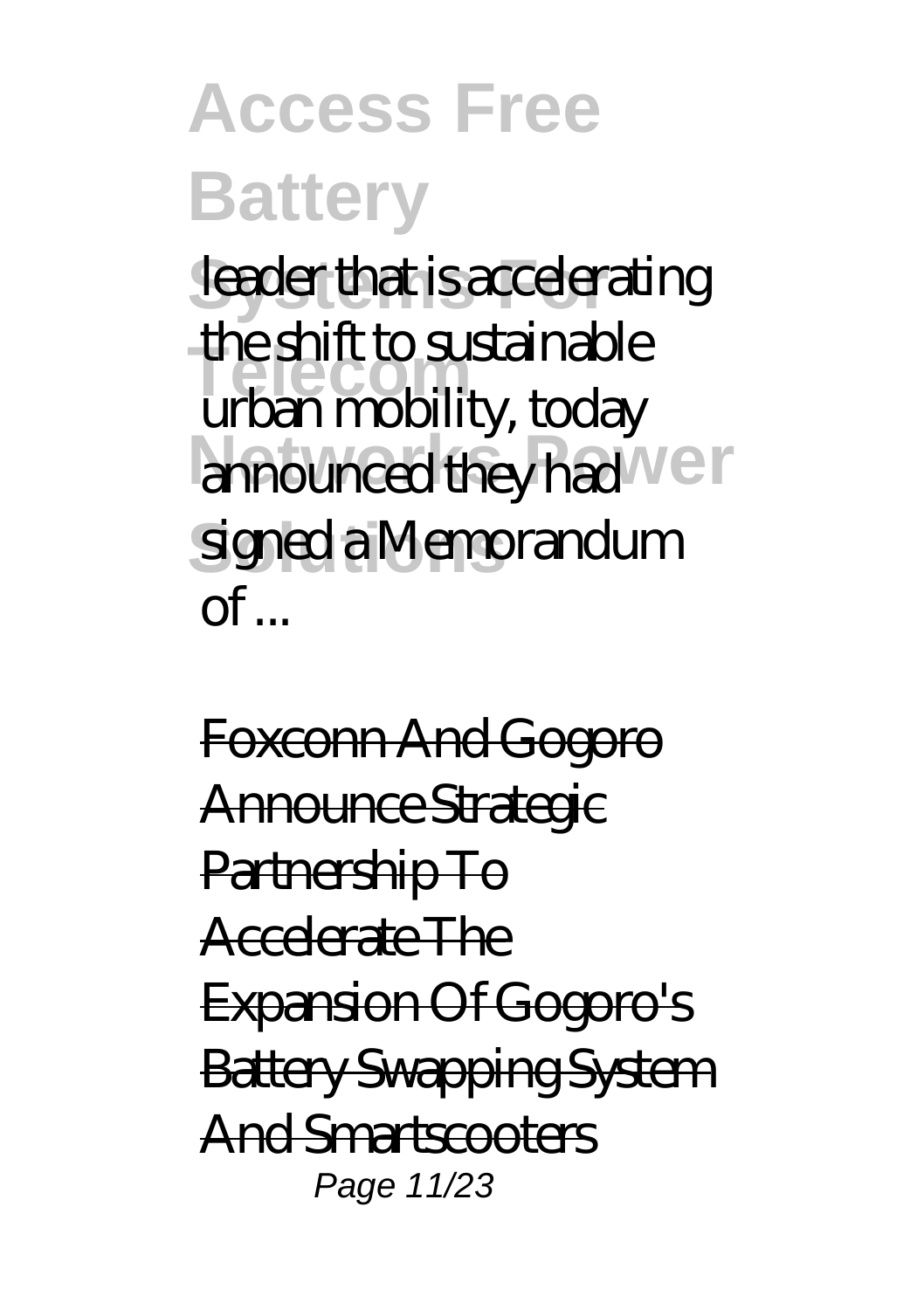A power system or controller montions and<br>controls the entire system and site power Power infrastructure, maximizes controller monitors and battery ... in the mobile telecom base stations, comprehensive access network site ...

Telecom Power Systems Market Size is Estimated to Grow with a CAGR of 4.5% During 2021-2026 Page 12/23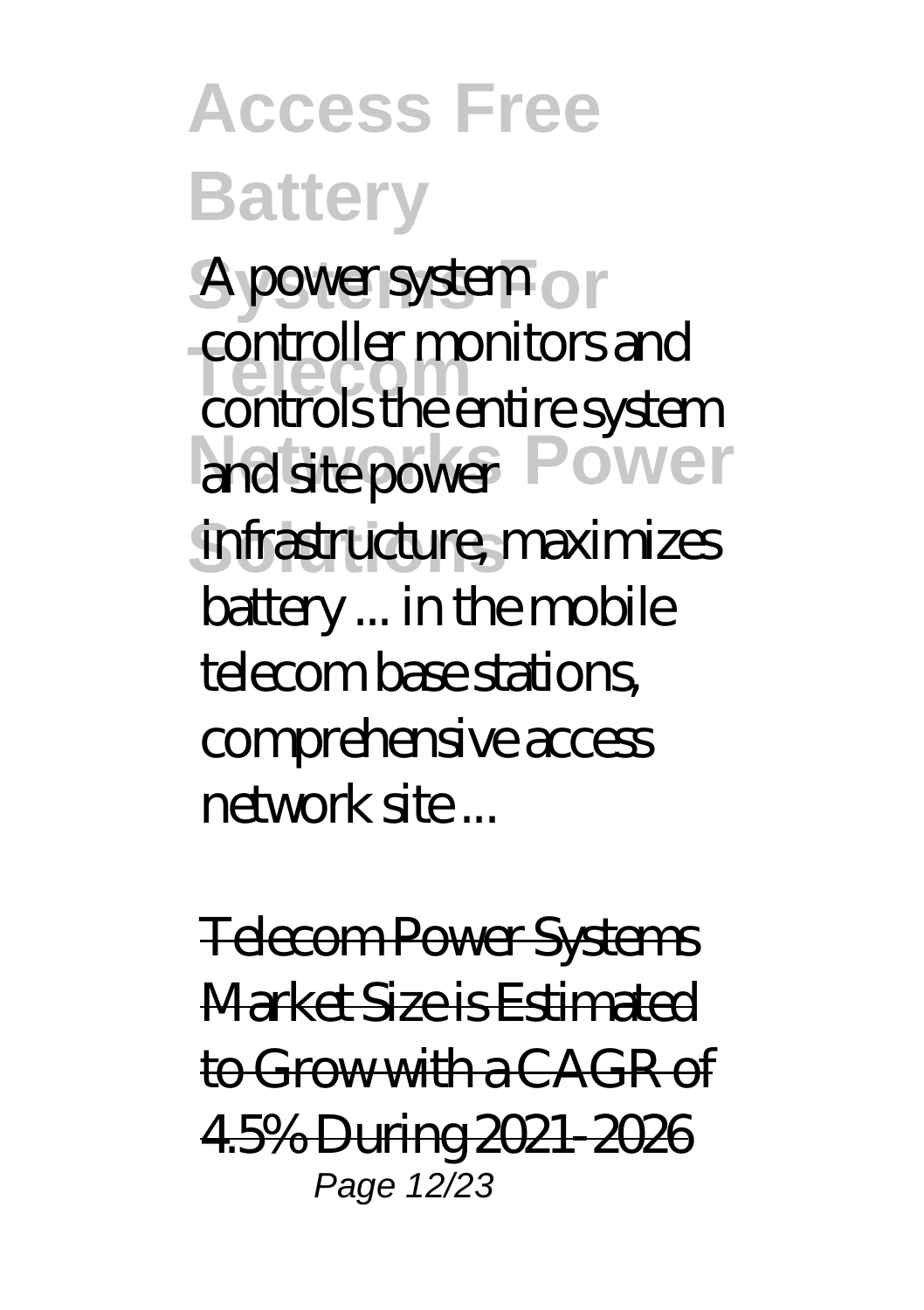**Access Free Battery Systems For** with Top Countries Data Our hybrid renewable<br>
operates **stems** incorporating our ower innovative wind energy systems, technology, solar PV and battery ... challenges telecom site owners are facing today, by increasing on-site renewable energy ...

Hybrid renewable energy solution leader joins the Page 13/23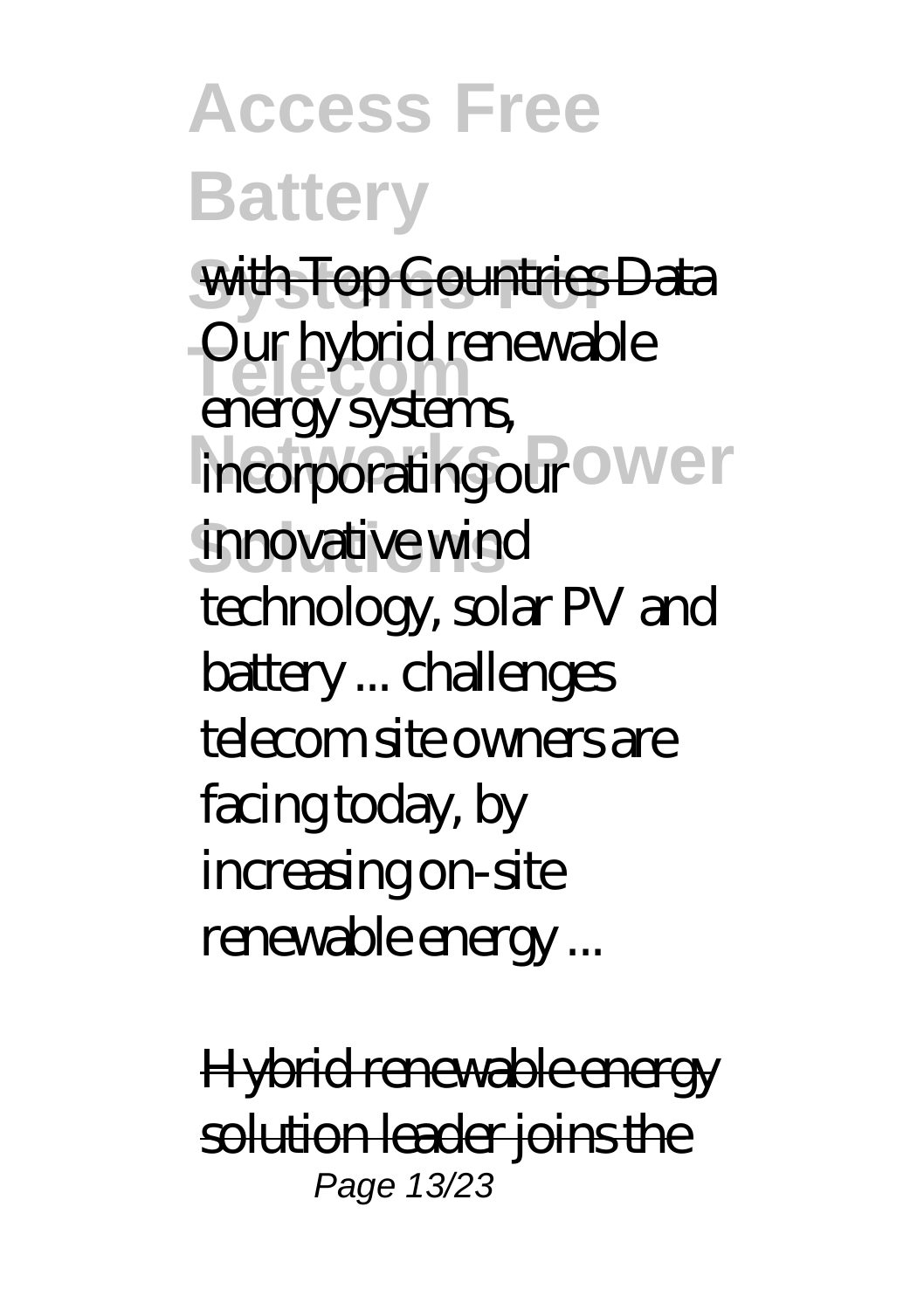**Access Free Battery Systems For** Tower Automation **Telecom** tower transformation Global battery Power management system Alliance to boost green market value is projected to grow from \$5,661.0 million in 2020 to \$22,279.6 million by 2030, at a 15.0% CAGR between 2021 and 2030. New Zealand j ...

Global Battery Page 14/23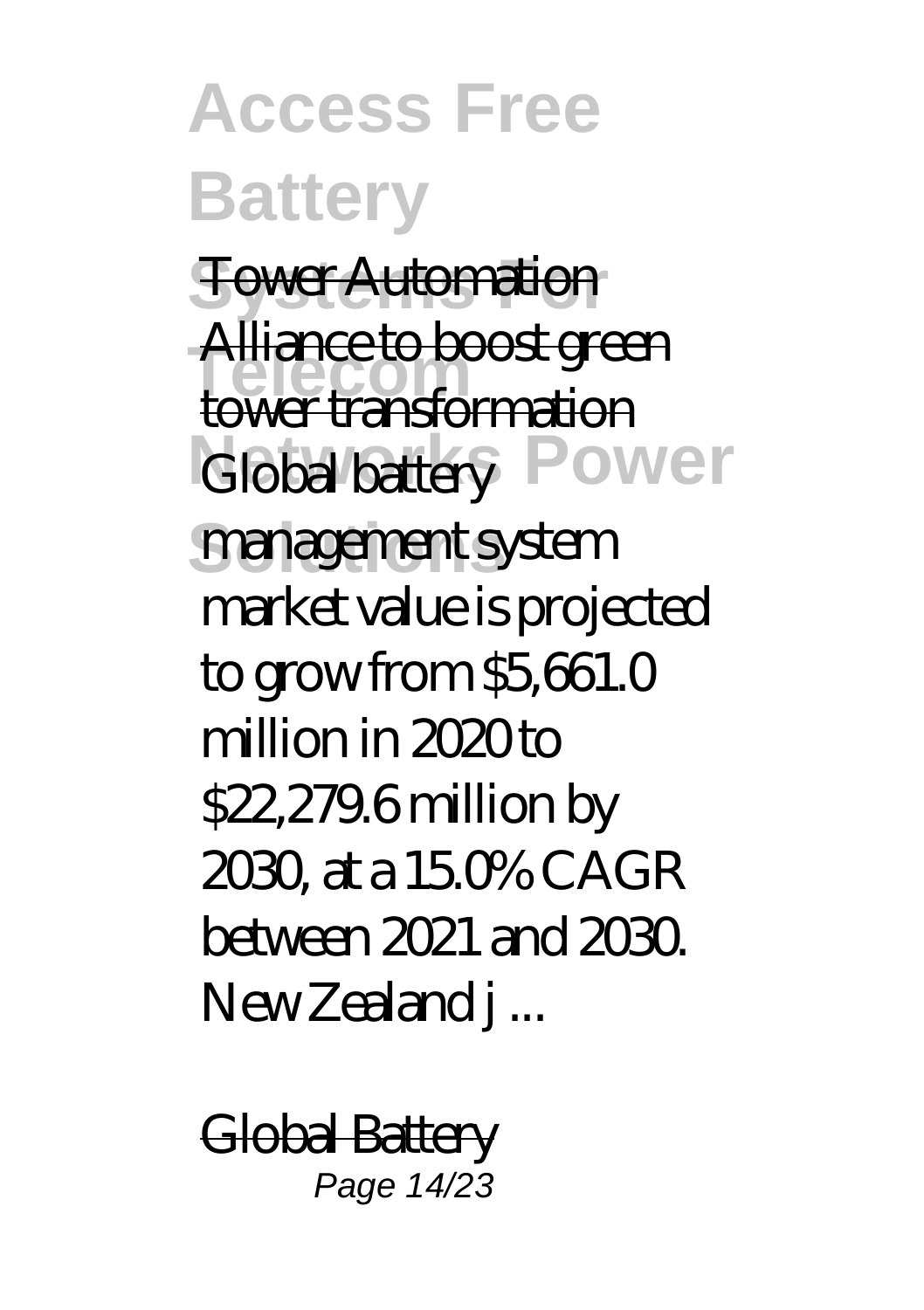**Access Free Battery Systems For** Management System <del>rvianset iseport...</del><br>Today Caban Systems, Inc. ("Caban"), a leader in the design and Market Report... manufacture of softwareenabled energy storage ...

Caban Systems Announces Investment from Ember Infrastructure to Scale Clean, Distributed Energy Solutions for the *.*<br>Раде 15/23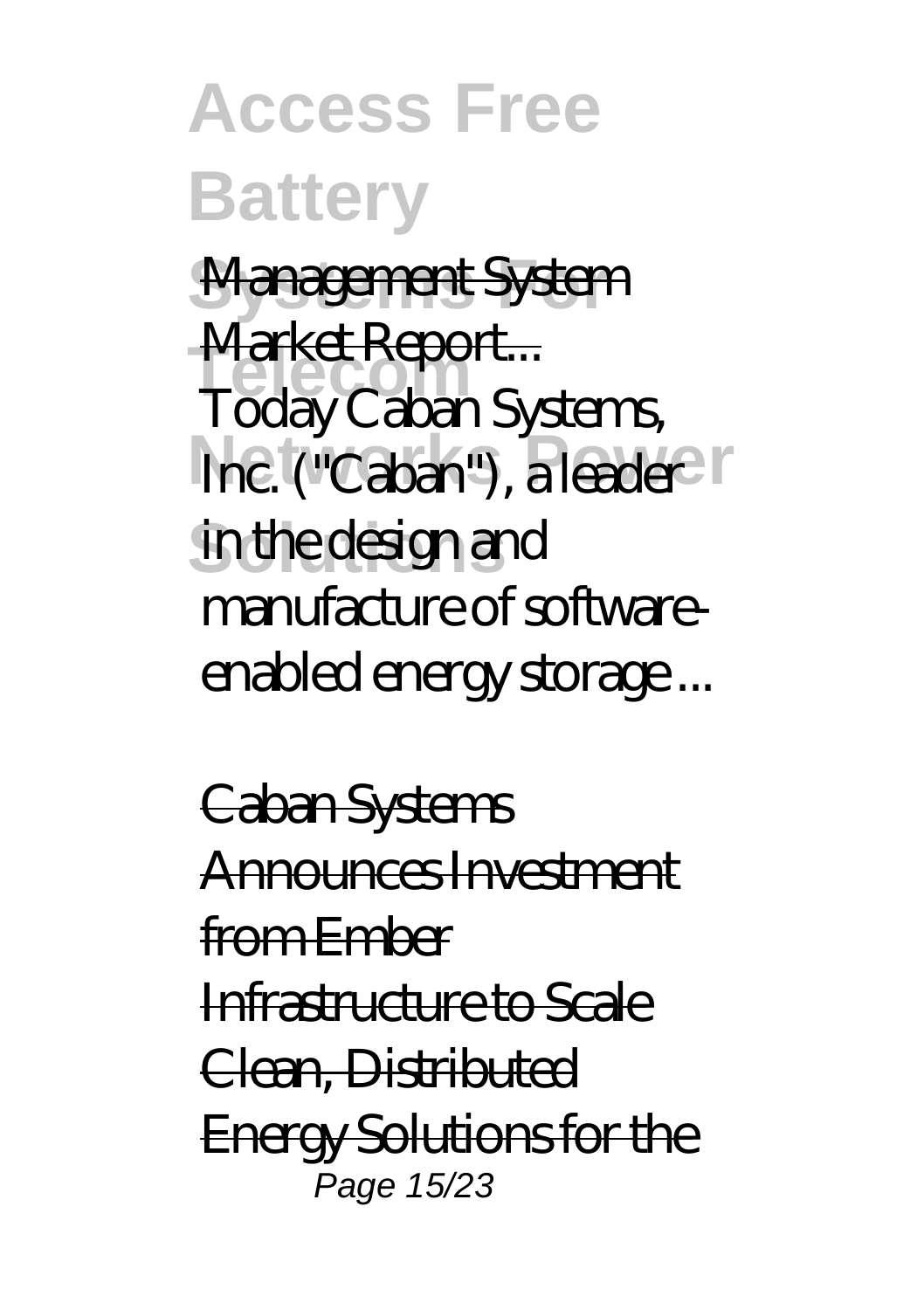#### **Access Free Battery Felecom Industry Telecom** are the ideal test tool for maintaining.S Power troubleshooting and Fluke Battery Analyzers performance testing individual stationary

batteries and battery banks used in critical battery back-up applications ...

Resistance Battery Monitors and Testers Page 16/23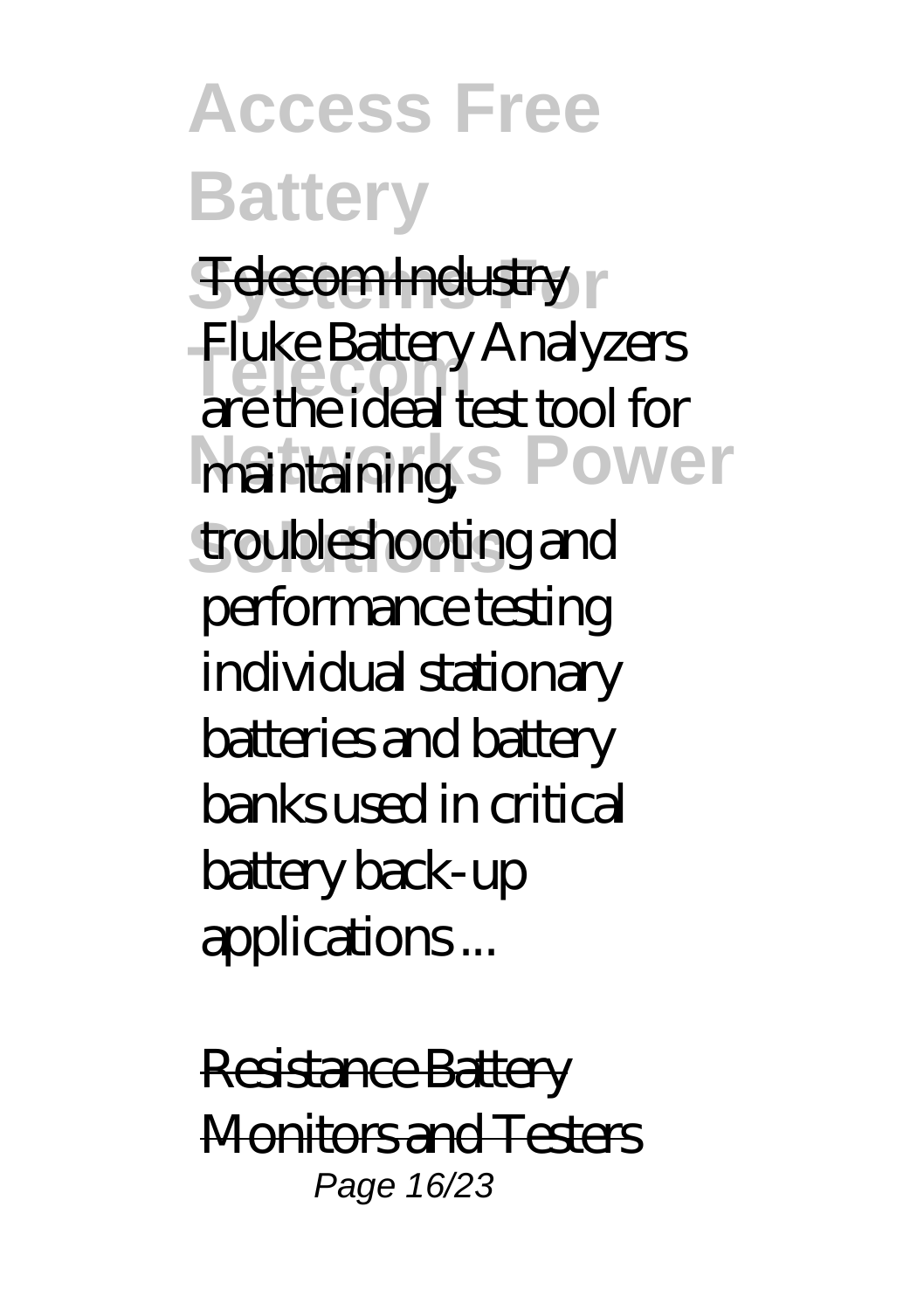**Access Free Battery Johnson Controls, the** provider of smart,<br>healthy and sustainable buildings, and architect of the OpenBlue digital provider of smart, connected platforms, is introducing the reimagined web-based client for the ...

Johnson Controls <del>introduces visual alarm</del> monitoring to their webbased client for the Page 17/23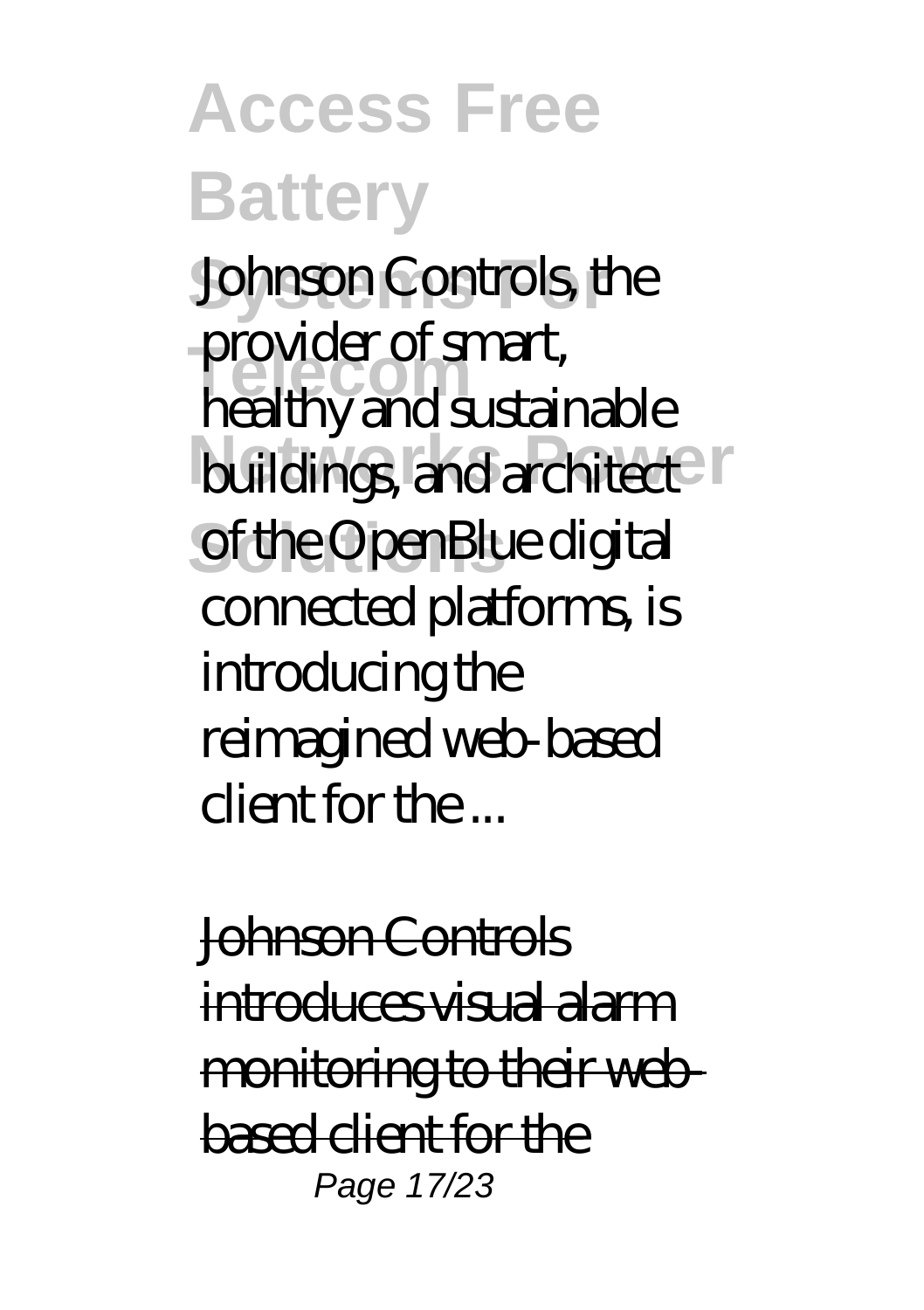**Access Free Battery Systems For** C•CURE 9000 system vablec and General<br>Motors have signed a memorandum of ower understanding to Wabtec and General develop and commercialize GM's advanced battery technology and its fuel cell technology for Wabtec's locomotives.

Wabtec, GM collaborating on Page 18/23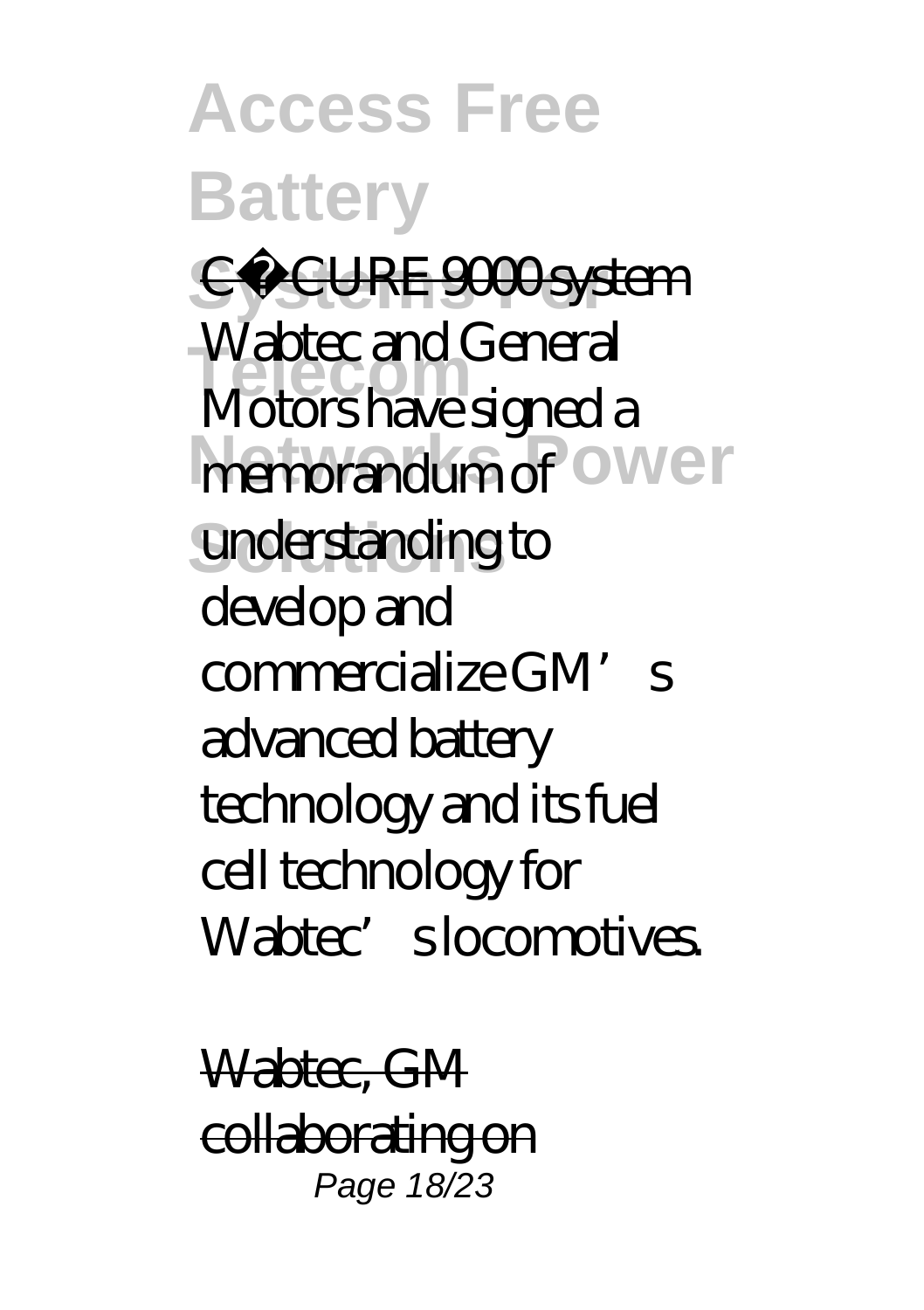**Access Free Battery** advanced battery <del>tecnnologies</del><br>locomotives Whether you are setting **Solutions** up a new business Wi-Fi technologies for network or making some long-overdue updates to your existing system, it is important to know ... All of the major telecommunications companies – such as ...

How to Set Up Business Page 19/23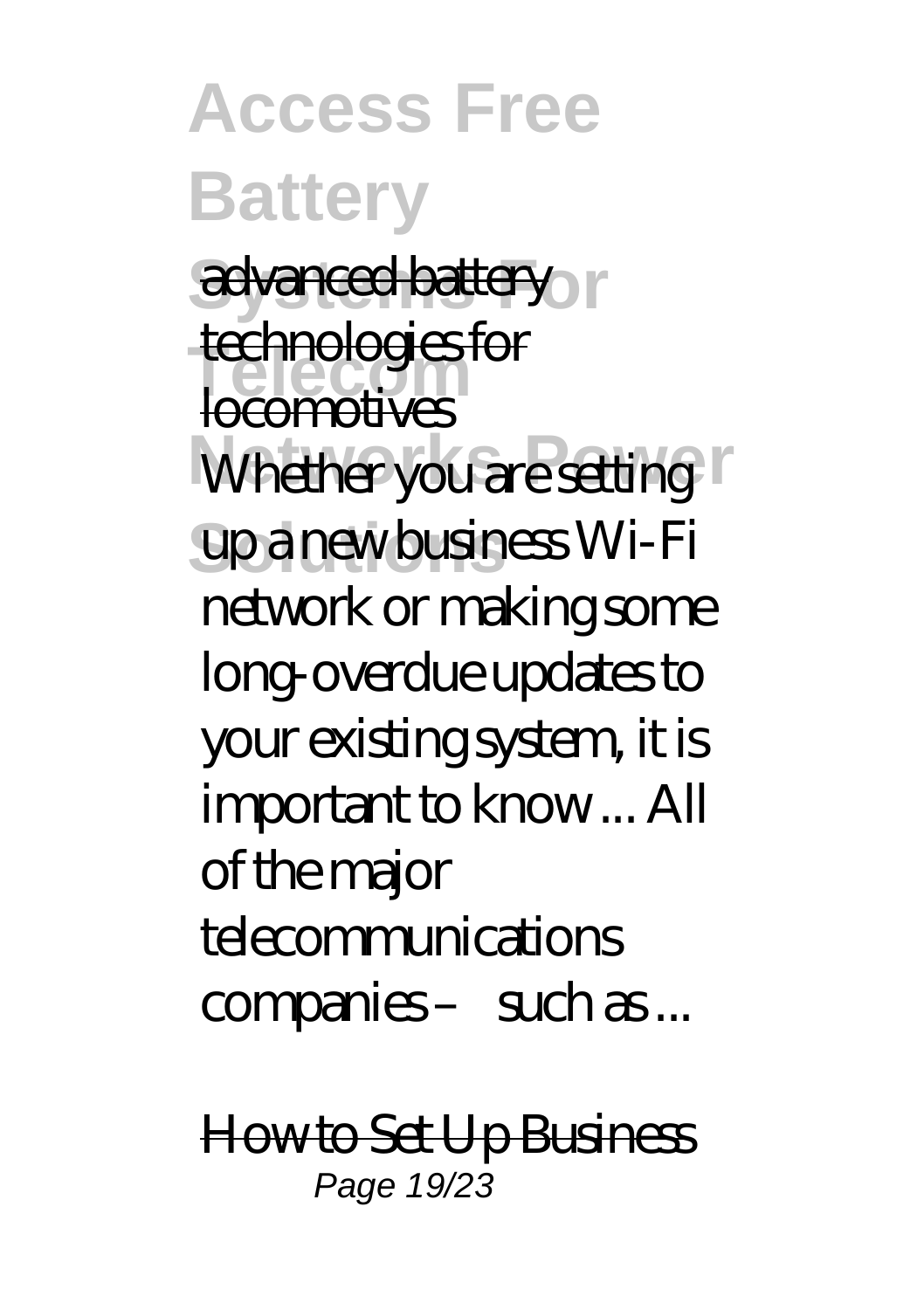**Access Free Battery <del>Will</del>ems For Telecom** (OTC Pink: ALYI) shares surged this week after an update saying the Alternet Systems, Inc. company is on track to launch its transformative EV rideshare business in July. The comprehensive program is ...

Alternet Systems Shares Surge 74% Ahead of Planned July Launch of Page 20/23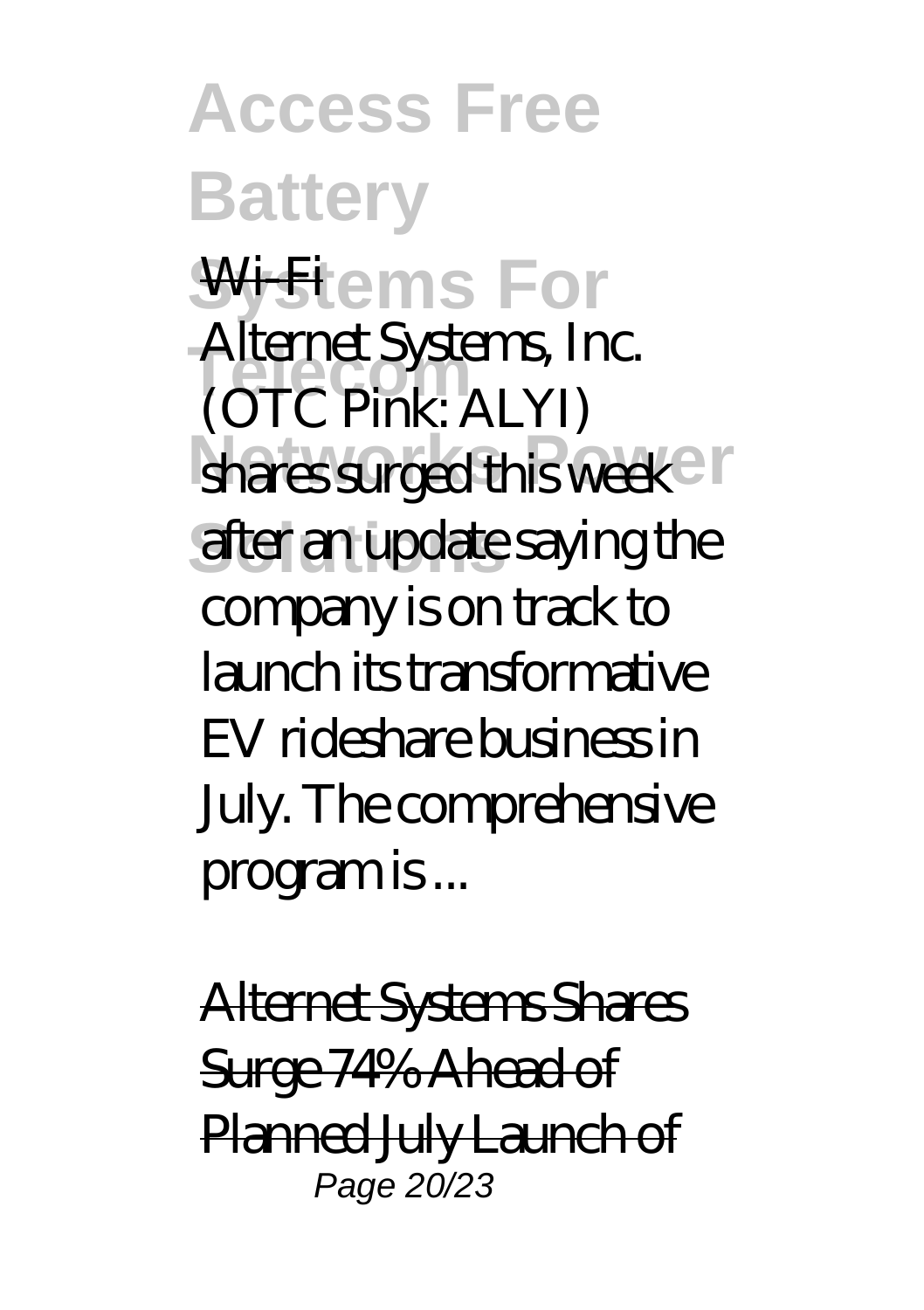**Access Free Battery** Its Rideshare and Self-**Telecom** Program In Africa Despite initial concerns voiced by critics of EPB's Drive Rental Pilot expansion into telecommunications ... to the electric system exceed \$20 million a year for the use of the communitywide network and other

Chattanooga's EPB Page 21/23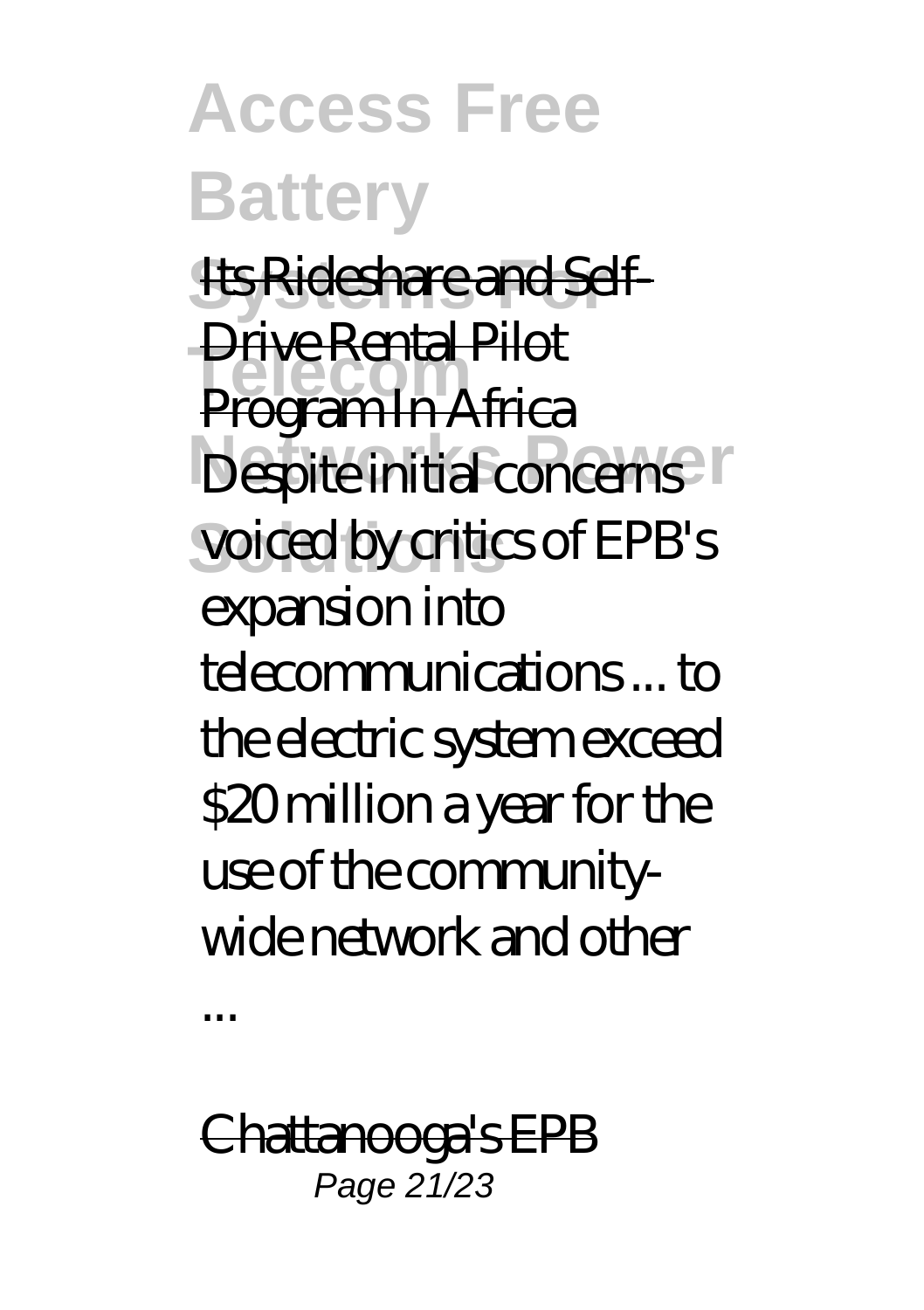**Access Free Battery Systems For** maintains favorable **Telecom** first bond issue in 6 years Telecommunications<sup>: en</sup> aside from surveying, rating as it prepares its drones can be deployed as flying cellular or WiFi networks that provide ... With improvements in battery technology and drone efficiency, rapid deployment ...